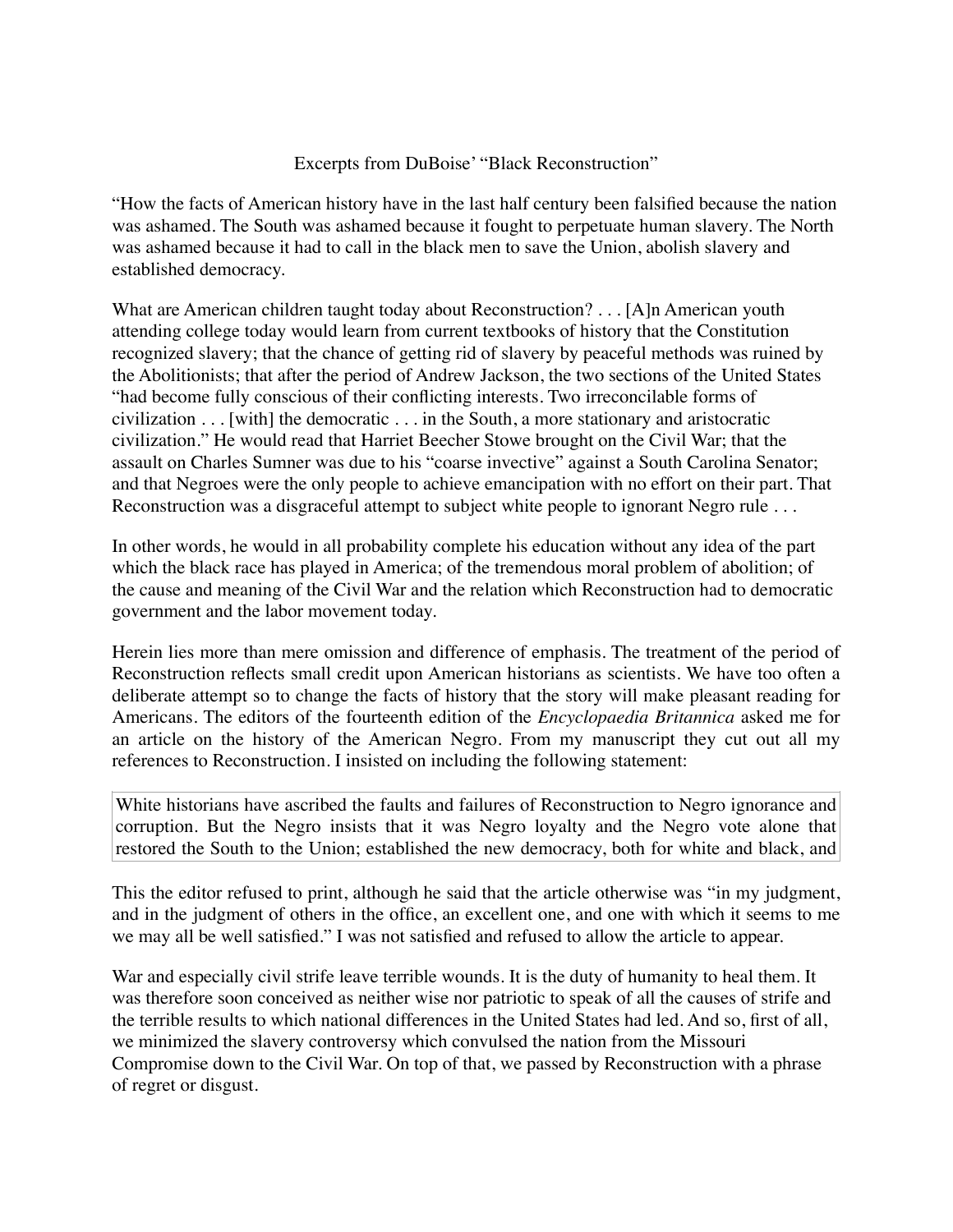But are these reasons of courtesy and philanthropy sufficient for denying Truth? If history is going to be scientific, if the record of human action is going to be set down with the accuracy and faithfulness of detail which will allow its use as a measuring rod and guidepost for the future of nations, there must be set some standards of ethics in research and interpretation.

If, on the other hand, we are going to use history for our pleasure and amusement, for inflating our national ego, and giving us a false but pleasurable sense of accomplishment, then we must give up the idea of history as a science or as an art using the results of science, and admit frankly that we are using a version of historic fact in order to influence and educate the new generation along the way we wish.

It is propaganda like this that has led men in the past to insist that history is "lies agreed upon"; and to point out the danger in such misinformation. It is indeed extremely doubtful if any permanent benefit comes to the world through such action. Nations reel and stagger on their way; they make hideous mistakes; they commit frightful wrongs; they do great and beautiful things. And shall we not best guide humanity by telling the truth about all this, so far as the truth is ascertainable?

Here in the United States we have a clear example. It was morally wrong and economically retrogressive to build human slavery in the United States in the eighteenth century. We know that now, perfectly well; and there were many Americans North and South who knew this and said it in the eighteenth century. Today, in the face of new slavery established elsewhere in the world under other names and guises, we ought to emphasize this lesson of the past.

Moreover, it is not well to be reticent in describing that past. Our histories tend to discuss American slavery so impartially, that in the end nobody seems to have done wrong and everybody was right. Slavery appears to have been thrust upon unwilling helpless America, while the South was blameless in becoming its center. The difference of development, North and South, is explained as a sort of working out of cosmic social and economic law.

One reads, for instance, [Charles and Mary Beard'](http://college.hmco.com/history/readerscomp/rcah/html/ah_008500_beardcharles.htm)s *[Rise of American Civilization](http://www.amazon.com/Rise-American-Civilization-One/dp/B000MRHLYE/ref=nosim/?tag=chickenajourn-20)*, with a comfortable feeling that nothing right or wrong is involved. Manufacturing and industry develop in the North; agrarian feudalism develops in the South. They clash, as winds and water strive, and the stronger forces develop the tremendous industrial machine that governs us so magnificently and selfishly today.

Yet in this sweeping mechanistic interpretation, there is no room for the real plot of this story, for the clear mistake and guilt of rebuilding a new slavery of the working class in the midst of a fateful and sacrifice in the abolition crusade; and for the hurt and struggle of degraded black millions in the fight for freedom and their attempt to enter democracy. Can all this be omitted or half suppressed in a treatise that calls itself scientific? Or, to come nearer the center and climax of this fascinating history: What was slavery in the United States? Just what did it mean to the owner and the owned? Shall we accept the conventional story of the old slave plantation and its owner's fine, aristocratic life of cultured leisure? Or shall we note slave biographies, like those of [Charles Ball,](http://www.amazon.com/Fifty-Years-Chains-Charles-Ball/dp/0486430960/ref=nosim/?tag=chickenajourn-20) [Sojourner Truth,](http://www.amazon.com/Narrative-Sojourner-Truth-Penguin-Classics/dp/0140436782/ref=nosim/?tag=chickenajourn-20) [Harriet Tubman,](http://www.amazon.com/Harriet-Tubman-Conductor-Underground-Railroad/dp/0064461815/ref=nosim/?tag=chickenajourn-20) and [Frederick Douglass](http://www.amazon.com/Narrative-Frederick-Douglass-American-Slave/dp/0300087012/ref=nosim/?tag=chickenajourn-20); the careful observations of Olmsted and the indictment of [Hinton Helper?](http://afroamhistory.about.com/library/prm/blhintonhelper1.htm) . . .